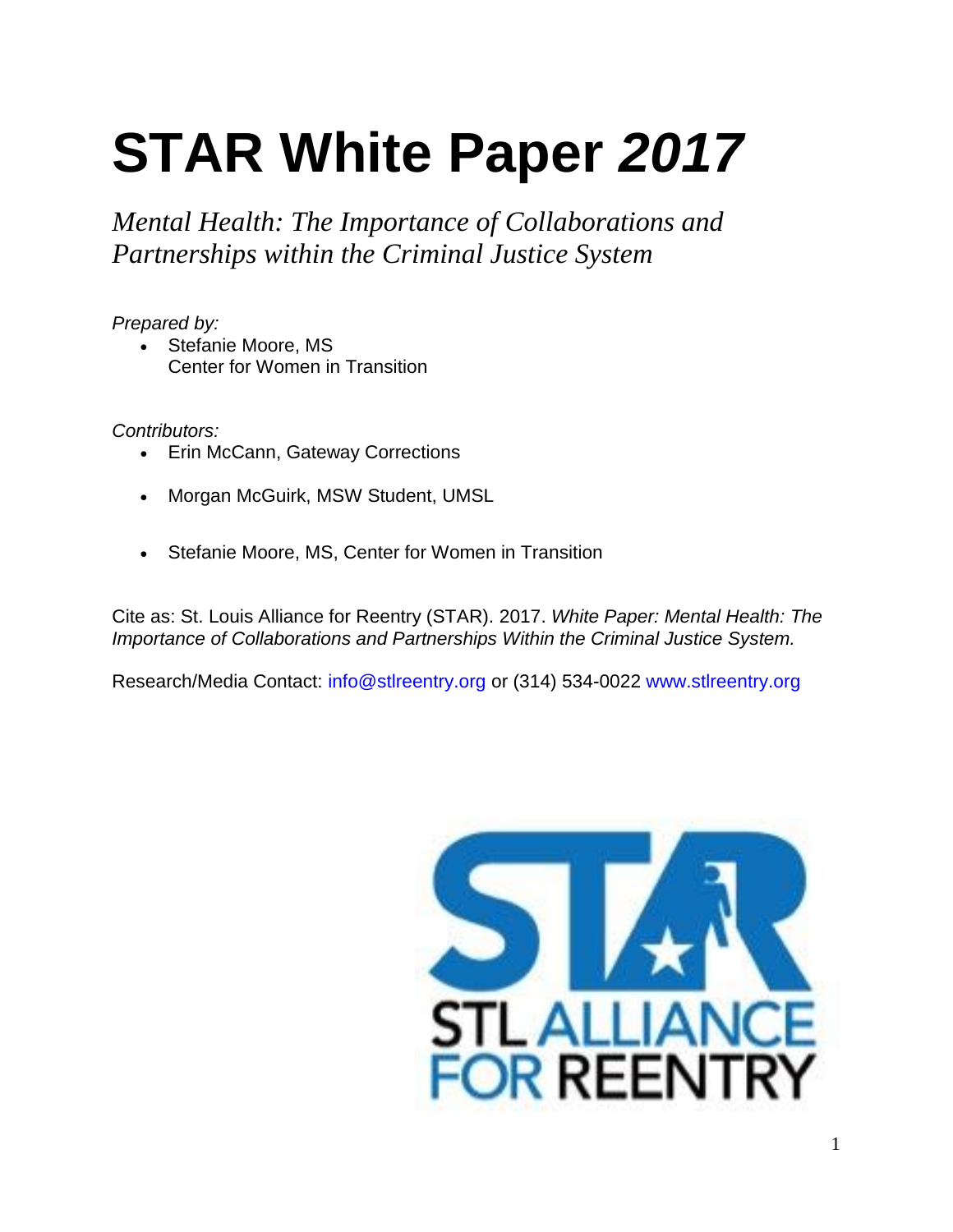**St. Louis Alliance for Reentry (STAR) White Paper Mental Health: The Importance of Collaborations and Partnerships the Criminal Justice System**



*This paper is one of a series completed by STAR. Other papers on a variety of offender topics may be accessed at [www.stlreentry.org.](file:///C:/Users/CaseManager1/Desktop/STAR/www.stlreentry.org)*

### **MENTAL HEALTH: THE IMPORTANCE OF COLLABORATIONS AND PARTNERSHIPS WITHIN THE CRIMINAL JUSTICE SYSTEM**

James and Glaze (2006) find that as of 2005, over half of all inmates in prison and jail have mental health problems, defined as having symptoms within the past year from the Diagnostic and Statistical Manual of Mental Disorders Fourth Edition (DSM-IV), including major depression, mania, and psychotic disorders. 1 49% of those sampled are found to experience major depression or mania episodes, and 24% are found to experience at least one psychotic disorder symptom.<sup>2</sup> Moreover, 63% of state prisoners with mental health issues used drugs in the month prior to arrest as compared to only 49% of those without mental health problems.<sup>3</sup> Female inmates are found to have higher rates of mental health problems as compared to male inmates: 73% to 55% in state prison, and 75% to 63% in local jail. Additionally, of those who had mental health concerns, 74% in state prison and 76% in local jail were found to also have substance dependence or substance abuse issues. In prison, 62% of white inmates, 55% of black inmates, and 46% of Hispanic inmates are found to have a mental health problem.<sup>4</sup> 63% of prisoners under the age of 24 are found to have a mental health issues, while 40% of those 55 or older do. 24% of prisoners with mental health problems as compared to 14% without are found to have been charged with physically or verbally assaulting a staff member.<sup>5</sup> These mental health problems continue and impact the lives of those released back into the community.<sup>6</sup>

Females are found to be more likely to suffer from internal mental health problems including depression and anxiety, while males are more likely to exert external symptoms like substance abuse, aggression, and acts of delinquency. Specifically, African American females are less likely to internalize symptoms as compared to Caucasian women, resembling male external symptoms except for African American women are more likely to suffer from anxiety and

<sup>&</sup>lt;sup>1</sup> James, Doris J., & Lauren E. Glaze. 2006. Mental health problems of prison and jail inmates. Bureau of Justice **Statistics** 

 $2$  See note 1

<sup>&</sup>lt;sup>3</sup> See note 1

<sup>4</sup> See note 1

<sup>5</sup> See note 1

<sup>6</sup> See note 1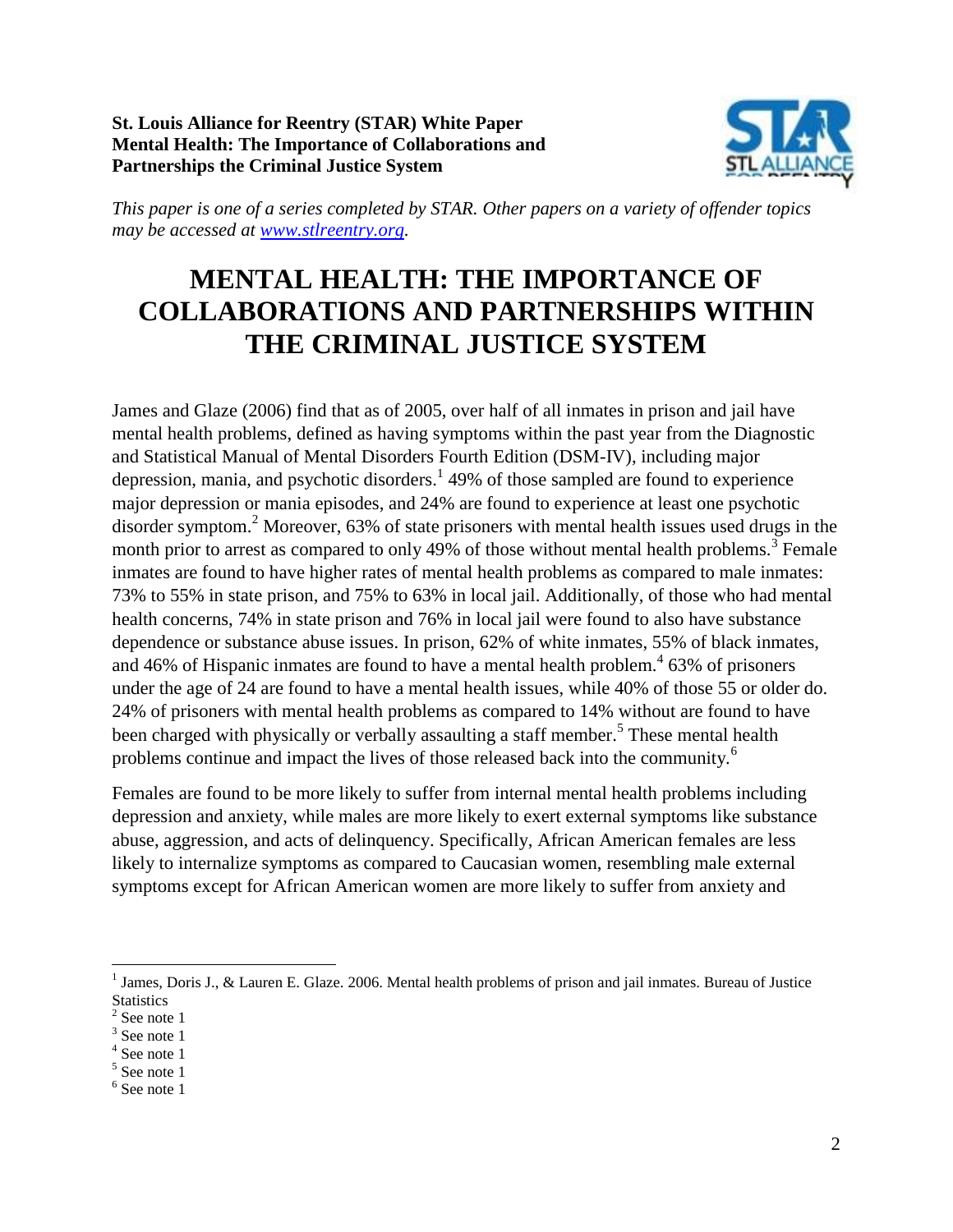certain phobias.<sup>7</sup> Additionally, the authors find only 13% of girls in the sample reported any aggressive forms of behavior. Self-salience is examined, referring to the beliefs and values one has of the self as compared to a collective identity with others. Self-salience is found to be significantly associated with mental health problems.<sup>8</sup>

**CASE MANAGEMENT** The Case Management Society of America defines case management as a "collaborative process of assessment, planning, facilitation, care coordination, evaluation, and advocacy for options and services to meet an individual's and family's comprehensive health needs through communication and available resources to promote quality, cost-effective outcomes". <sup>9</sup> According to Zigarus and Stuart, case management led to improvements in the effectiveness of mental health services.<sup>10</sup> Further, case management helps to promote a continuum of care.<sup>11</sup>

People leaving incarceration and reentering the community have a plethora of needs including assistance with finances, employment, housing, transportation and personal needs.<sup>12</sup> Since people with mental and substance use disorders are disproportionately represented in the corrections population, many people leaving institutions will have additional needs due to those disorders. Some of those additional needs include help with ongoing medication, both mental health medication and medication for substance use, advocating for themselves, and psychosocial and practical skill building.<sup>13,14</sup> Transitional case management is a form of case management that specifically focuses on supporting clients who are in a state of transition from one environment to another or one level of care to another.<sup>15</sup> It is often vital to have case management in a time of transition because this is the time that clients often have serious unmet needs and have increased vulnerability to crisis.<sup>16</sup> SAMHSA has laid out guidelines for the successful transition of people with mental health and substance use disorders leaving a correctional institution. They have identified ten guidelines that fall under four sub categories.

 $\overline{a}$ 

<https://ccmcertification.org/sites/default/files/downloads/2014/Care%20Transitions%20Webinar%2012.2.2014.pdf>

<sup>7</sup> Rosenfield, Sarah, Julie Phillips, & Helene White. 2006. Gender, race, and the self in mental health and crime. Social Problems. 53(2): 161-185

<sup>8</sup> See note 7

<sup>&</sup>lt;sup>9</sup> Case Management Society of America.

<sup>&</sup>lt;sup>10</sup> Ziguras, S/J., & Stuart, G.W. 2000. A Meta-Analysis of the Effectiveness of Mental Health Case Management Over 20 Years. Psychiatric Services. 51(11). 1410-1421

<sup>&</sup>lt;sup>11</sup> Comprehensive Case Management for Substance Abuse Treatment. 2015. SAMHSA

<sup>&</sup>lt;sup>12</sup> Visher, C.A., Lattimore, P.K. 2007. Major Study Examines Prisoners and Their Re-entry Needs. NIJ Journal. Issue 258

 $13$  See note 4

 $14$  See note 6

<sup>&</sup>lt;sup>15</sup> Naylor, M.D., & Ware, M.S. 2014. Care Transitions: Evidence-based Practices for Case Management. CM Learning Network. [Power Point slides]. Retrieved from

<sup>&</sup>lt;sup>16</sup> Guidelines for Successful Transition of People with Mental or Substance Use Disorders from Jail or Prison: Implementation Guide. SAMHSA. Retrieved from [https://store.samhsa.gov/shin/content/SMA16-4998/SMA16-](https://store.samhsa.gov/shin/content/SMA16-4998/SMA16-4998.pdf) [4998.pdf](https://store.samhsa.gov/shin/content/SMA16-4998/SMA16-4998.pdf)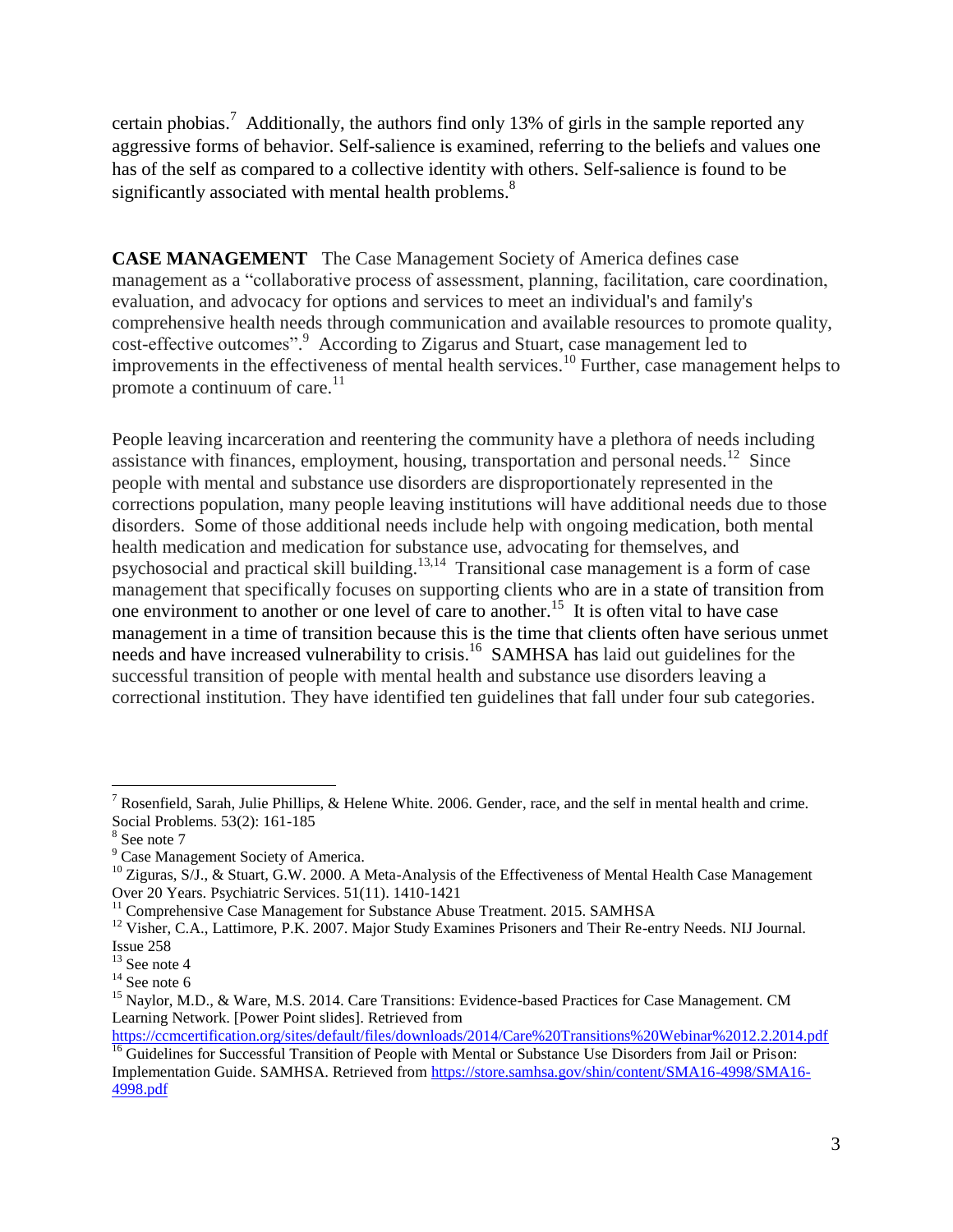The sub categories are below: $17$ 

1. "Assess the individual's clinical and social needs and public safety risk." This should begin as early as intake and then follow up with assessment to place clients in appropriate programs.

2. "Plan for the treatment and services required to address the individual's needs, both in custody and upon reentry." Develop individualized treatment plans and place in appropriate level of supervision which should take into consideration client's level of risk and behavioral health need.

3. "Identify required community and correctional programs responsible for postrelease services." Anticipate and promote direct linkages to post-release community resources.

4. "Coordinate the transition plan to ensure implementation and avoid gaps in care with community-based service." Work collaboratively and form information sharing protocols when applicable. Agencies should encourage cross-training and partnerships among agencies.

**CRISIS INTERVENTION TEAM (CIT)** Crisis Intervention Teams are a form of community policing in which specially trained law enforcement agents collectively work with mental health agencies and hospitals as first responders to sidetrack individuals identified as having mental health issues away from the criminal justice system.<sup>18,19</sup> Connecting these individuals with mental health case management for ongoing services ensures not only that they receive treatment, but also that they receive quality services that may have been lacking previously.<sup>20</sup>

**MENTAL HEALTH COURTS** Mental health courts respond where CIT is unable to fully accomplish its goals. This treatment based program is often an alternative to jail and prison, for individuals with established mental health issues.<sup>21</sup> It can assist in a pre-plea and/or post plea diversion programs and includes intensive supervision and mental health case management in a non-adversarial case process. Partnerships are established at ground level and collaborate by pooling resources in the areas of legal services, housing, mental health, substance use, and cooccurring disorders.<sup>22</sup> This continuum of care comprising of probation, social workers,

 $\overline{a}$  $17$  See note 16

<sup>&</sup>lt;sup>18</sup> Missouri Crisis Intervention Team (MO CIT) Council. Retrieved from [https://www.missouricit.org](https://www.missouricit.org/) <sup>19</sup> St. Louis County. St. Louis Area Crisis Intervention Team (CIT). Retrieved from [www.stlouisco.com/LawandPublicSafety/CrisisInterventionTeam](http://www.stlouisco.com/LawandPublicSafety/CrisisInterventionTeam)

 $^{20}$  Reuland, M., Schwarzfeld, M., & Draper, L. 2009. Law Enforcement Responses to People with Mental Illnesses: A Guide to Research-Informed Policy and Practice

<sup>&</sup>lt;sup>21</sup> Phipps, S., & Rappley-Larson, M., 2013. The Impact of Mental Health Court on a Participant's Life. McNair

Research Project 2012-2013

 $22$  See note 21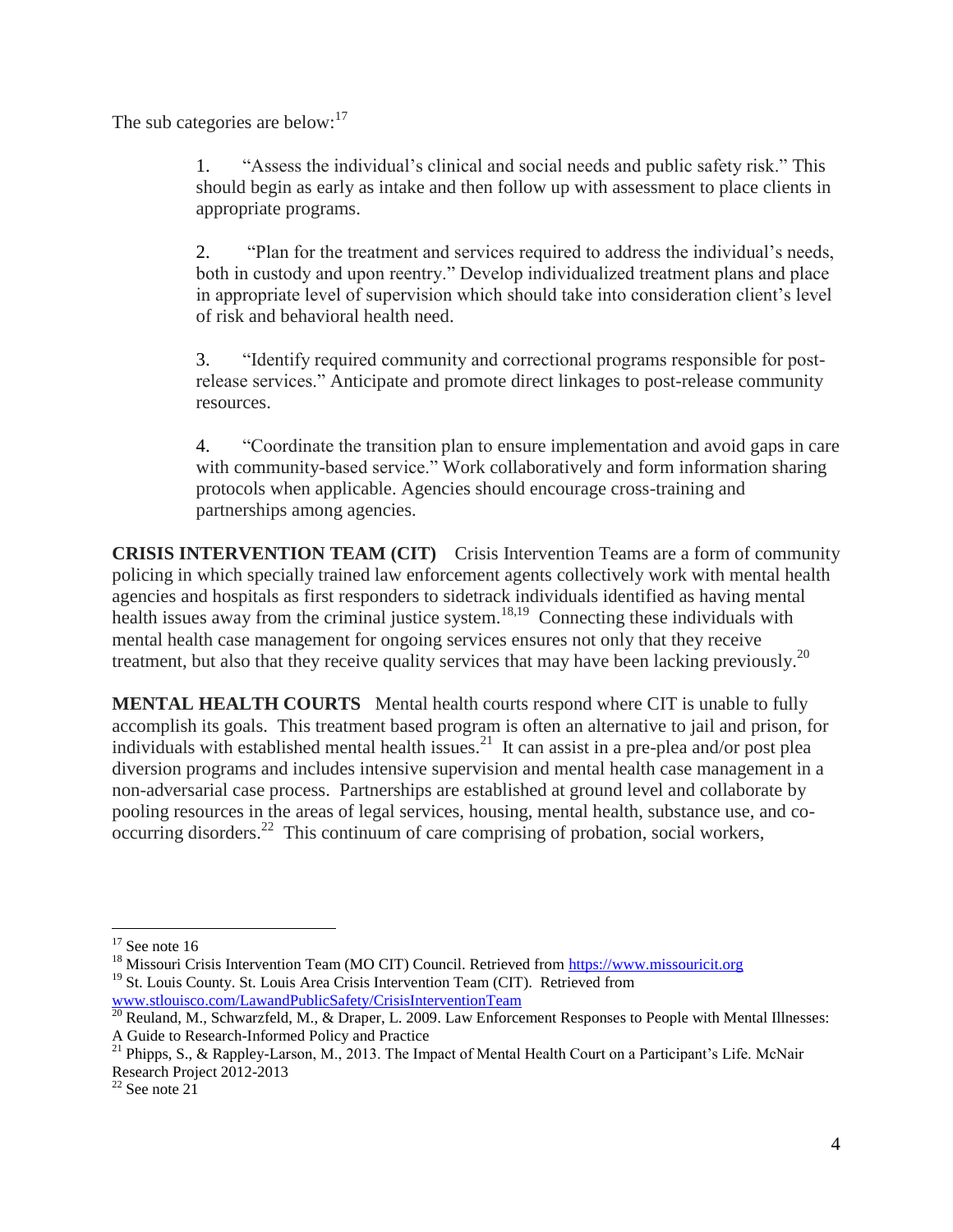prosecutors and public defenders and other mental health agencies assess, monitor and provide individualized treatment plans for participating individuals. $^{23}$ 

**CORRECTIONS** For those who are mentally ill and incarcerated, more concentrated rehabilitative sentencing services are required.<sup>24</sup> These services usually consists of specific housing, adult basic education, sex offender treatment, substance use recovery, counseling and therapy with a cognitive-behavioral emphasis, and vocational rehabilitation and involve specially trained correctional staff. 25,26

#### **TABLE 1.<sup>27</sup>**

#### **Prevalence of mental health indicators among prisoners and jail inmates, by type of indicator, 2011–2012**

| $\frac{1}{4}$                                             |            |              |  |  |  |
|-----------------------------------------------------------|------------|--------------|--|--|--|
| Mental health indicator                                   | Prisoners* | Jail inmates |  |  |  |
| No indication of a mental health problems <sup>a</sup>    | 49.9%      | $36.0\%**$   |  |  |  |
| Current indicator of a mental health problem <sup>b</sup> |            |              |  |  |  |
| Serious psychological distress <sup>c</sup>               | 14.5%      | 26.4%**      |  |  |  |
| History of a mental health problem ever told by           |            |              |  |  |  |
| mental health professional they had mental disorder       | 36.9%      | 44.3%**      |  |  |  |
| Major depressive disorder                                 | 24.2       | $30.6**$     |  |  |  |
| Bipolar disorder                                          | 17.5       | 24.9**       |  |  |  |
| Schizophrenia/other psychotic disorder                    | 8.7        | $11.7**$     |  |  |  |
| Post-traumatic stress disorder                            | 12.5       | $15.9**$     |  |  |  |
| Anxiety disorders <sup>d</sup>                            | 11.7       | $18.4**$     |  |  |  |
| Personality disorders <sup>e</sup>                        | 13.0       | 13.5         |  |  |  |

\*Comparison group.

\*\*Difference with the comparison group is significant at the 95% confidence level.

<sup>a</sup>Includes persons with a score of 7 or less on the K6 scale and who had never been told by a mental health professional they had a mental disorder.

 $\rm^{6}$ Current at time of the interview.

c Includes persons with a score of 13 or more on the K6 scale. See Methodology.

<sup>d</sup>Includes panic disorder and obsessive compulsive disorder, and excludes post-traumatic stress disorder. e Includes antisocial and borderline personality disorder. Source: Bureau of Justice Statistics, National Inmate Survey, 2011–2012

<sup>&</sup>lt;sup>23</sup> Sarteschi, C. & Vaughn, M. (2013). Recent Developments In Mental Health Courts: What Have We Learned? Journal of Forensic Social Work 3(1) 34-55

<sup>&</sup>lt;sup>24</sup> Osher MD, F., D'Amora, D.A., Plotkin JD, M., Jarrett PhD, N., & Eggleston JD, E., 2012. Adults With Behavioral Health Needs Under Correctional Supervision: A Shared Framework for Reducing Recidivism and Promoting Recovery. Retrieved from [https://www.bja.gov/Publications/CSG\\_Behavioral\\_Framework.pdf](https://www.bja.gov/Publications/CSG_Behavioral_Framework.pdf)  $25$  See note 24

<sup>&</sup>lt;sup>26</sup> Bronson PhD, J., & Berzofsky Dr., P.H., M. 2017. Indicators of Mental Health Problems Reported by Prisoners and Jail Inmates, 2011-12. U.S. Department of Justice

 $27$  See note 26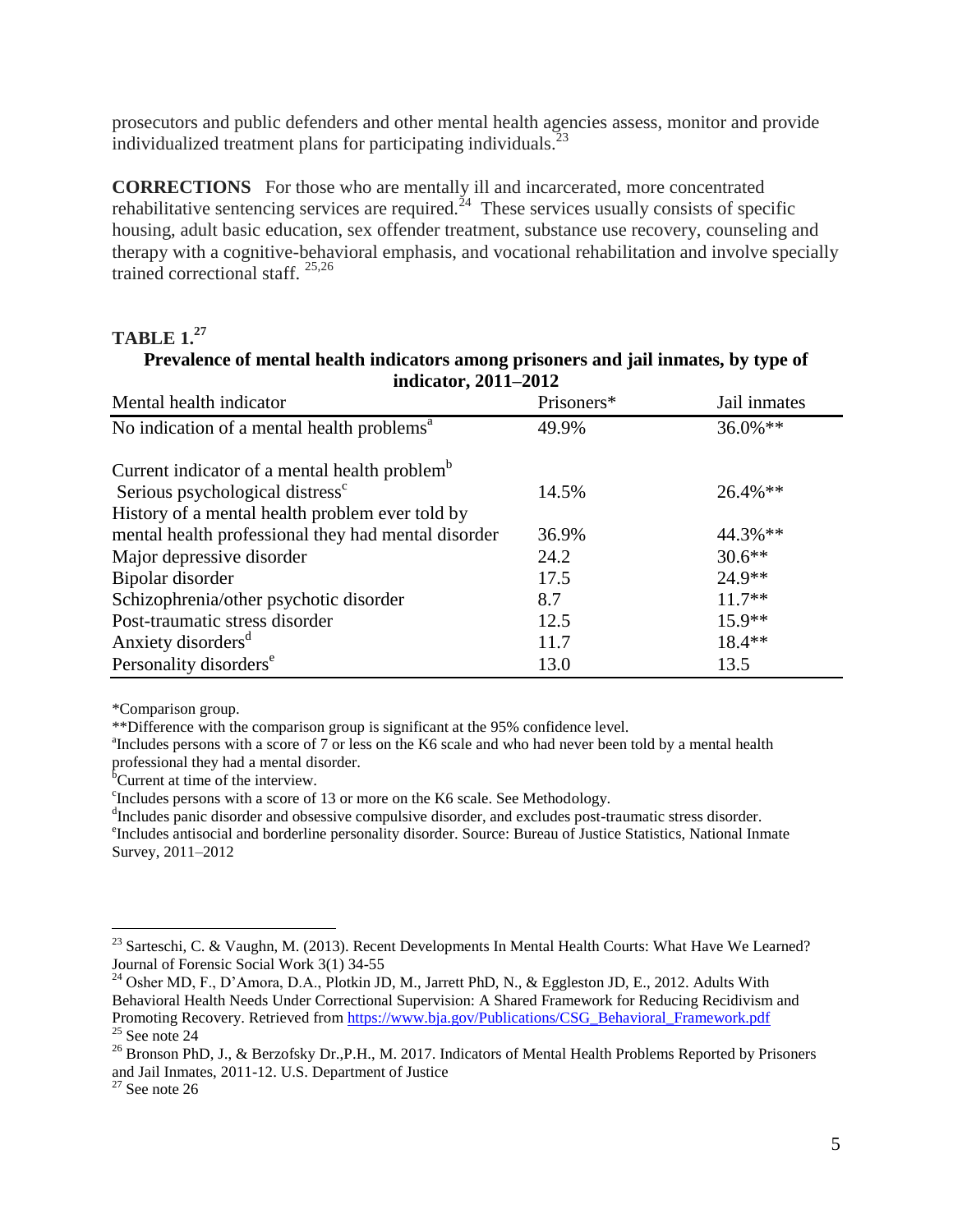#### **TABLE 2.**

#### **Prevalence of mental health indicators among prisoners and jail inmates, by demographic characteristics, 2011–2012<sup>28</sup>**

| <b>Characteristic</b>             | distress <sup>a</sup> | Serious psychological |                  | <b>History of a mental</b><br>health problem <sup>b</sup> |  |
|-----------------------------------|-----------------------|-----------------------|------------------|-----------------------------------------------------------|--|
|                                   | <b>Prisoners</b>      | <b>Jail inmates</b>   | <b>Prisoners</b> | Jail inmates                                              |  |
| <b>All inmates</b>                | 14.5%                 | 26.4%                 | 36.9%            | 44.3%                                                     |  |
| <b>Sex</b>                        |                       |                       |                  |                                                           |  |
| Male*                             | 14.0%                 | 25.5%                 | 34.8%            | 40.8%                                                     |  |
| Female                            | $20.5**$              | $32.3**$              | $65.8**$         | $67.9**$                                                  |  |
| Race/Hispanic origin <sup>c</sup> |                       |                       |                  |                                                           |  |
| White*                            | 17.3%                 | 31.0%                 | 50.5%            | 56.8%                                                     |  |
| <b>Black</b>                      | $12.5***$             | $22.3**$              | $30.0**$         | $36.2**$                                                  |  |
| Hispanic                          | $11.5***$             | $23.2**$              | $25.6***$        | $31.3**$                                                  |  |
| Other $d$                         | $19.7**$              | 31.5                  | 47.9             | 55.8                                                      |  |
| Age                               |                       |                       |                  |                                                           |  |
| $18 - 24*$                        | 14.9%                 | 26.3%                 | 36.3%            | 42.3%                                                     |  |
| $25 - 34$                         | 14.8                  | 25.9                  | 37.3             | 43.6                                                      |  |
| $35 - 44$                         | 14.1                  | 26.1                  | 36.4             | 44.4 **                                                   |  |
| $45 - 54$                         | 15.1                  | 28.8**                | 37.9             | $47.7**$                                                  |  |
| $55 - 64$                         | 13.1                  | 25.2                  | 37.3             | $50.4**$                                                  |  |
| 65 or older                       | $9.5***$              | 20.2                  | $30.8**$         | 39.9                                                      |  |

Note:

\*Comparison group.

\*\*Difference with the comparison group is significant at the 95% confidence level.

<sup>a</sup>Includes inmates with a score of 13 or more on the K6 scale.

<sup>b</sup>Includes inmates who reported they had ever been told by a mental health professional they had a mental disorder.

c Excludes persons of Hispanic or Latino origin, unless specified.

d Includes American Indian or Alaska Natives; Asian, Native Hawaiian, or Other Pacific Islanders; and persons of two or more races. Source: Bureau of Justice Statistics, National Inmate Survey, 2011–2012; and Substance Abuse and Mental Health

**REENTRY** Agencies that provide reentry services are another key component to this population. Those leaving prison, returning to society, often struggle with limited job skills and education, mental and medical issues, substance use disorders and have extreme limitations on housing.<sup>29</sup> In an attempt to enhance offender outcomes and reduce recidivism, the Second

 $28$  See note 26

<sup>&</sup>lt;sup>29</sup> NAMI. August 2013. Coming Home: A Guide to Re-entry Planning for Prisoners Living with Mental Illnesses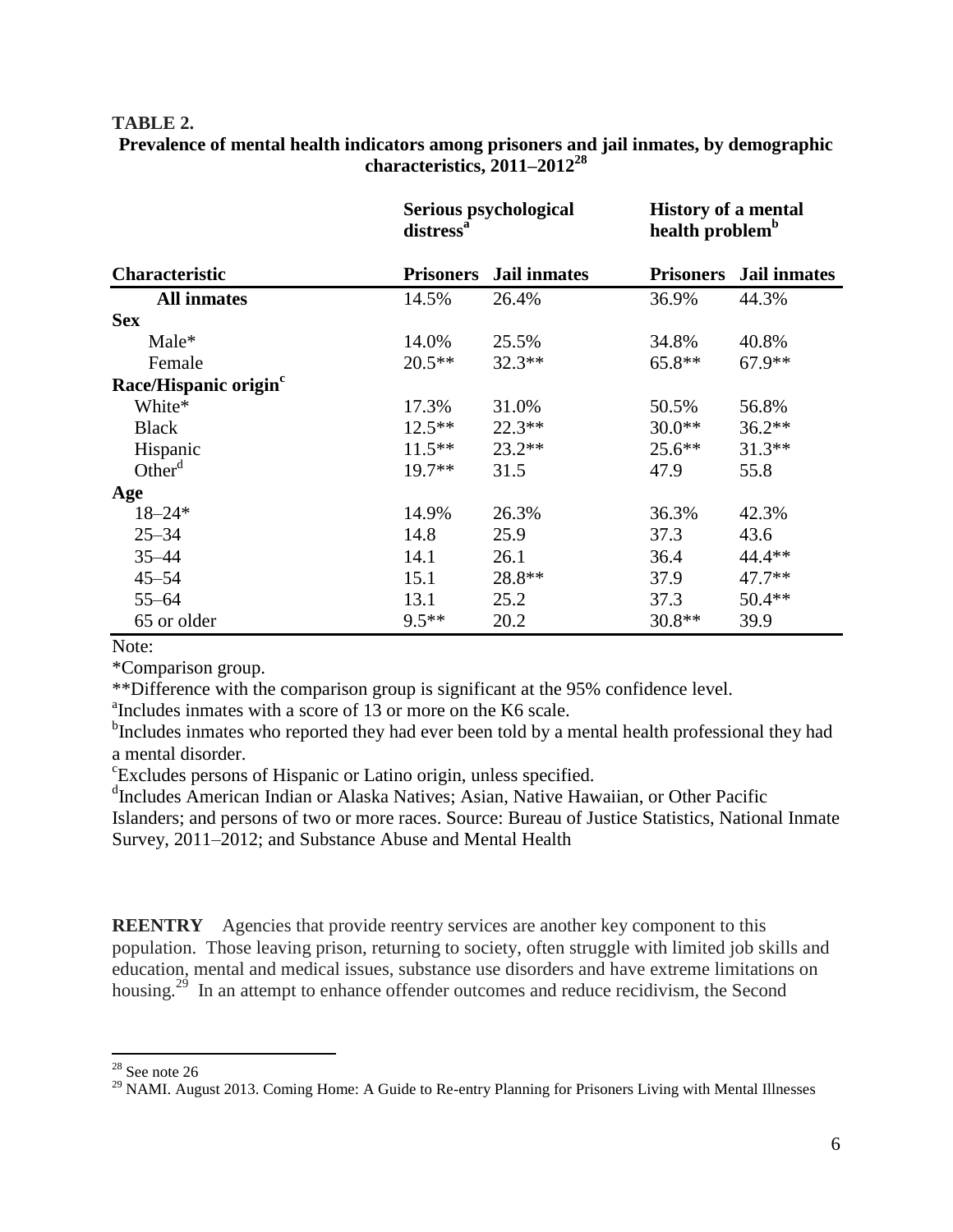Chance Act of 2007, offered funding for services and programs that assisted this population.<sup>30</sup> According to the National Institute of Justice: $31$ 

> In the National academies report referenced previously (bonnie et al., 2013), the key tenets of the Missouri model are described as follows:

- 1. Continuous case management
- 2. Decentralized residential facilities
- 3. Small-group, peer-led services
- 4. Restorative rehabilitation-centered treatment environment
- 5. Strong organizational leadership
- 6. Organizational culture change-a shift from providing services under

the court and correctional systems to instead using the department of social services as the primary service provider...

**CONCLUSION** People with mental health and substance use disorders are disproportionally represented in institutions. By forming partnerships and collaborating with multiple agencies, this population can gain the much needed support to help them navigate an often very confusing and varied external systems.

 $30$  Bureau of Justice Assistance. U.S. Department of Justice. 2016. The Second Chance Act

<sup>&</sup>lt;sup>31</sup> McCarthy, P., Schiraldi, V., & Shark, M., 2016. The future of Youth Justice: A Community-Based Alternative to the Youth Prison Model. NIJ. Retrieved from<https://www.ncjrs.gov/pdffiles1/nij/250142.pdf>